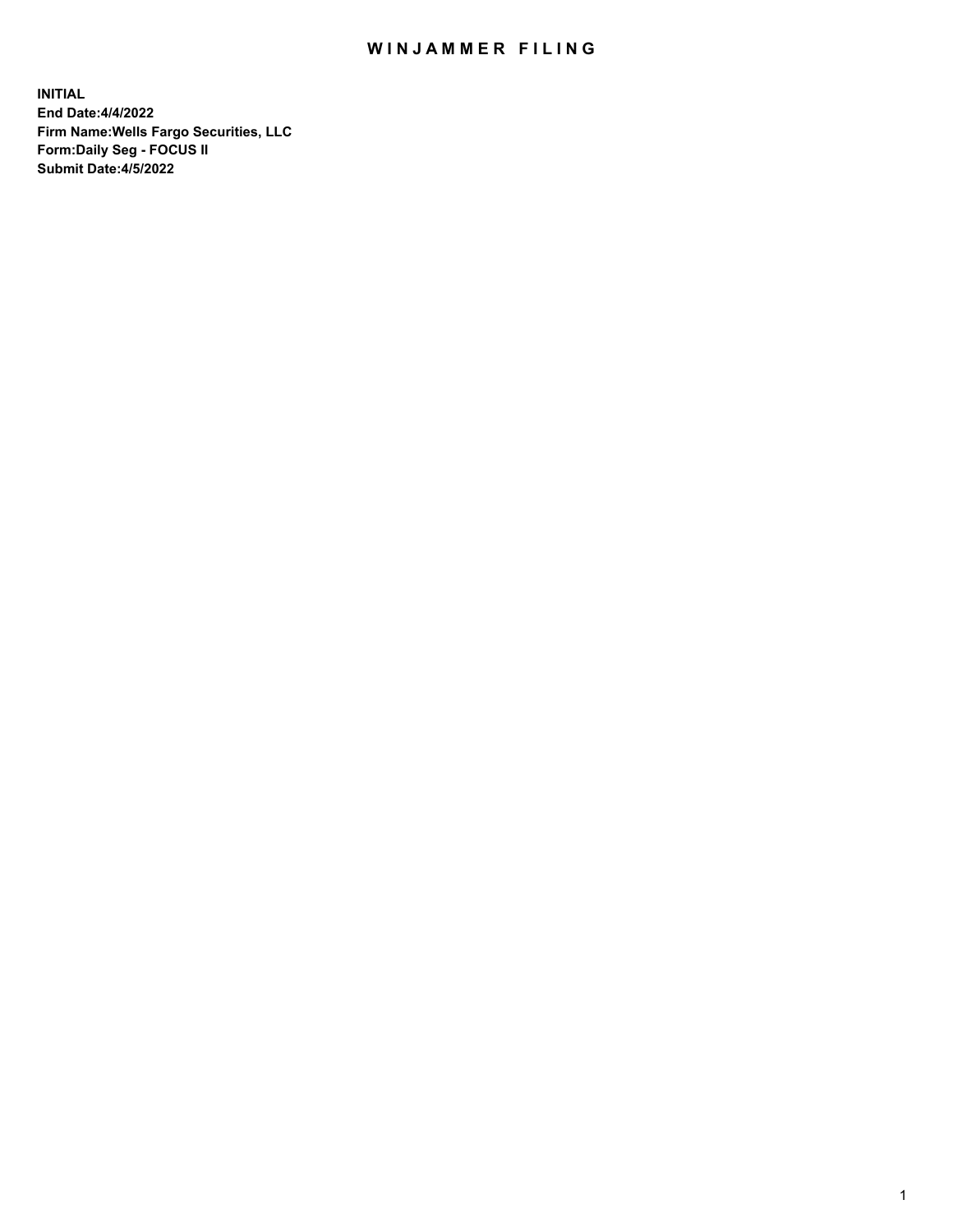**INITIAL End Date:4/4/2022 Firm Name:Wells Fargo Securities, LLC Form:Daily Seg - FOCUS II Submit Date:4/5/2022 Daily Segregation - Cover Page**

| Name of Company                                                                                                  | <b>Wells Fargo Securities LLC</b> |
|------------------------------------------------------------------------------------------------------------------|-----------------------------------|
| <b>Contact Name</b>                                                                                              | <b>James Gnall</b>                |
|                                                                                                                  |                                   |
| <b>Contact Phone Number</b>                                                                                      | 917-699-6822                      |
|                                                                                                                  |                                   |
| <b>Contact Email Address</b>                                                                                     | james.w.gnall@wellsfargo.com      |
|                                                                                                                  |                                   |
| FCM's Customer Segregated Funds Residual Interest Target (choose one):                                           |                                   |
| a. Minimum dollar amount: ; or                                                                                   | 105,000,000                       |
| b. Minimum percentage of customer segregated funds required:% ; or                                               | <u>0</u>                          |
| c. Dollar amount range between: and; or                                                                          | 00                                |
| d. Percentage range of customer segregated funds required between:% and%.                                        | 00                                |
| FCM's Customer Secured Amount Funds Residual Interest Target (choose one):                                       |                                   |
| a. Minimum dollar amount: ; or                                                                                   | 30,000,000                        |
| b. Minimum percentage of customer secured funds required:%; or                                                   | <u>0</u>                          |
| c. Dollar amount range between: and; or                                                                          | 00                                |
| d. Percentage range of customer secured funds required between: % and %.                                         | 0 <sub>0</sub>                    |
|                                                                                                                  |                                   |
| FCM's Cleared Swaps Customer Collateral Residual Interest Target (choose one):<br>a. Minimum dollar amount: ; or | 355,000,000                       |
| b. Minimum percentage of cleared swaps customer collateral required:% ; or                                       | <u>0</u>                          |
| c. Dollar amount range between: and; or                                                                          | <u>00</u>                         |
| d. Percentage range of cleared swaps customer collateral required between:% and%.                                | 00                                |
|                                                                                                                  |                                   |

Attach supporting documents CH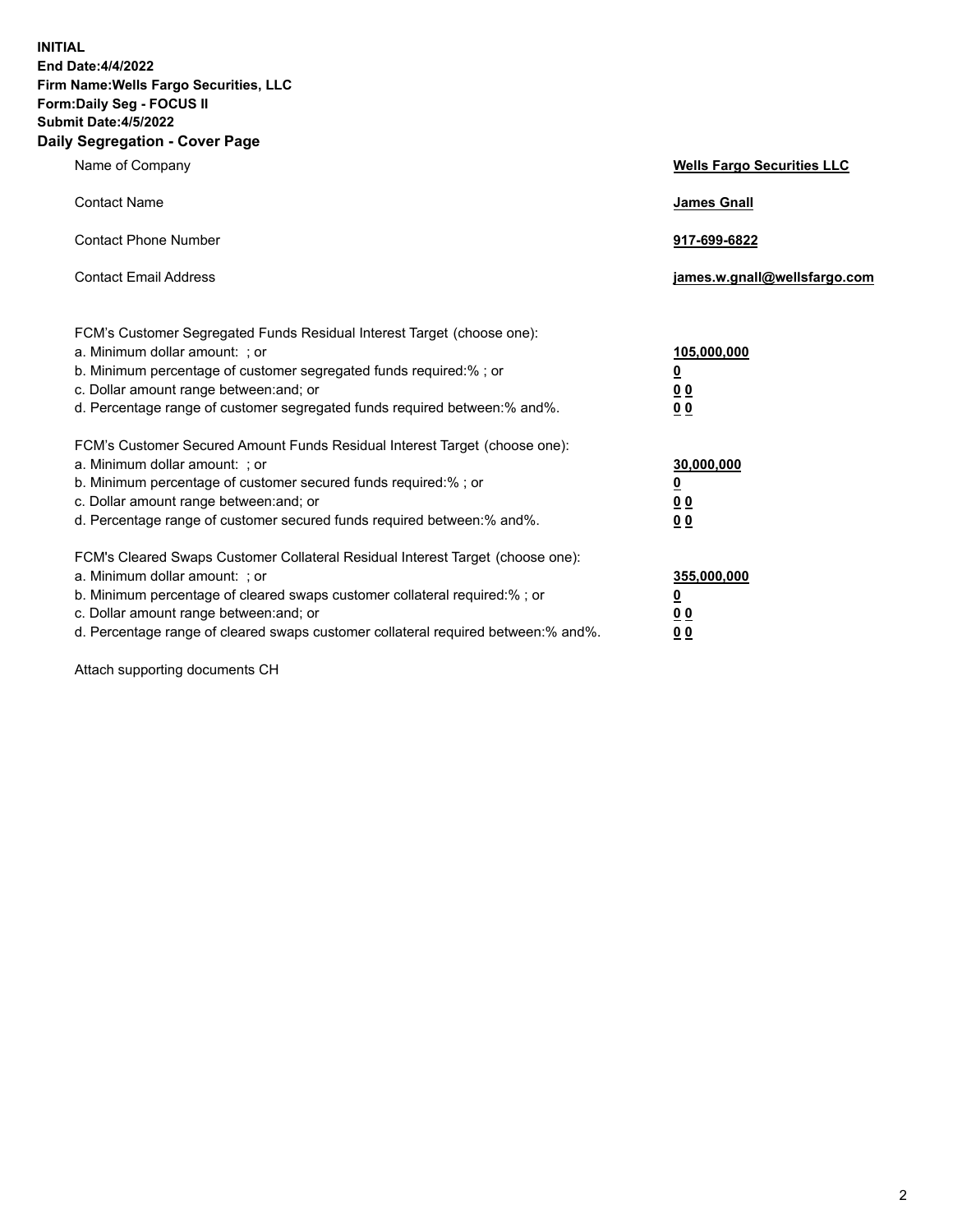**INITIAL End Date:4/4/2022 Firm Name:Wells Fargo Securities, LLC Form:Daily Seg - FOCUS II Submit Date:4/5/2022 Daily Segregation - Secured Amounts** Foreign Futures and Foreign Options Secured Amounts Amount required to be set aside pursuant to law, rule or regulation of a foreign government or a rule of a self-regulatory organization authorized thereunder **0** [7305] 1. Net ledger balance - Foreign Futures and Foreign Option Trading - All Customers A. Cash **591,782,798** [7315] B. Securities (at market) **349,018,189** [7317] 2. Net unrealized profit (loss) in open futures contracts traded on a foreign board of trade **-146,101,769** [7325] 3. Exchange traded options a. Market value of open option contracts purchased on a foreign board of trade **20** [7335] b. Market value of open contracts granted (sold) on a foreign board of trade **0** [7337] 4. Net equity (deficit) (add lines 1. 2. and 3.) **794,699,238** [7345] 5. Account liquidating to a deficit and account with a debit balances - gross amount **21,315,729** [7351] Less: amount offset by customer owned securities **-21,297,859** [7352] **17,870** [7354] 6. Amount required to be set aside as the secured amount - Net Liquidating Equity Method (add lines 4 and 5) **794,717,108** [7355] 7. Greater of amount required to be set aside pursuant to foreign jurisdiction (above) or line 6. **794,717,108** [7360] FUNDS DEPOSITED IN SEPARATE REGULATION 30.7 ACCOUNTS 1. Cash in banks A. Banks located in the United States **138,143,492** [7500] B. Other banks qualified under Regulation 30.7 **45,425,796** [7520] **183,569,288** [7530] 2. Securities A. In safekeeping with banks located in the United States **482,087,358** [7540] B. In safekeeping with other banks qualified under Regulation 30.7 **0** [7560] **482,087,358** [7570] 3. Equities with registered futures commission merchants A. Cash **-26,019,472** [7580] B. Securities **46,930,831** [7590] C. Unrealized gain (loss) on open futures contracts **58,245,012** [7600] D. Value of long option contracts **20** [7610] E. Value of short option contracts **0** [7615] **79,156,391** [7620] 4. Amounts held by clearing organizations of foreign boards of trade A. Cash **0** [7640] B. Securities **0** [7650] C. Amount due to (from) clearing organization - daily variation **0** [7660] D. Value of long option contracts **0** [7670] E. Value of short option contracts **0** [7675] **0** [7680] 5. Amounts held by members of foreign boards of trade A. Cash **367,618,360** [7700] B. Securities **0** [7710] C. Unrealized gain (loss) on open futures contracts **-188,883,228** [7720] D. Value of long option contracts **0** [7730] E. Value of short option contracts **0** [7735] **178,735,132** [7740] 6. Amounts with other depositories designated by a foreign board of trade **0** [7760] 7. Segregated funds on hand **0** [7765] 8. Total funds in separate section 30.7 accounts **923,548,169** [7770] 9. Excess (deficiency) Set Aside for Secured Amount (subtract line 7 Secured Statement Page 1 from Line 8) **128,831,061** [7380] 10. Management Target Amount for Excess funds in separate section 30.7 accounts **30,000,000** [7780]

11. Excess (deficiency) funds in separate 30.7 accounts over (under) Management Target **98,831,061** [7785]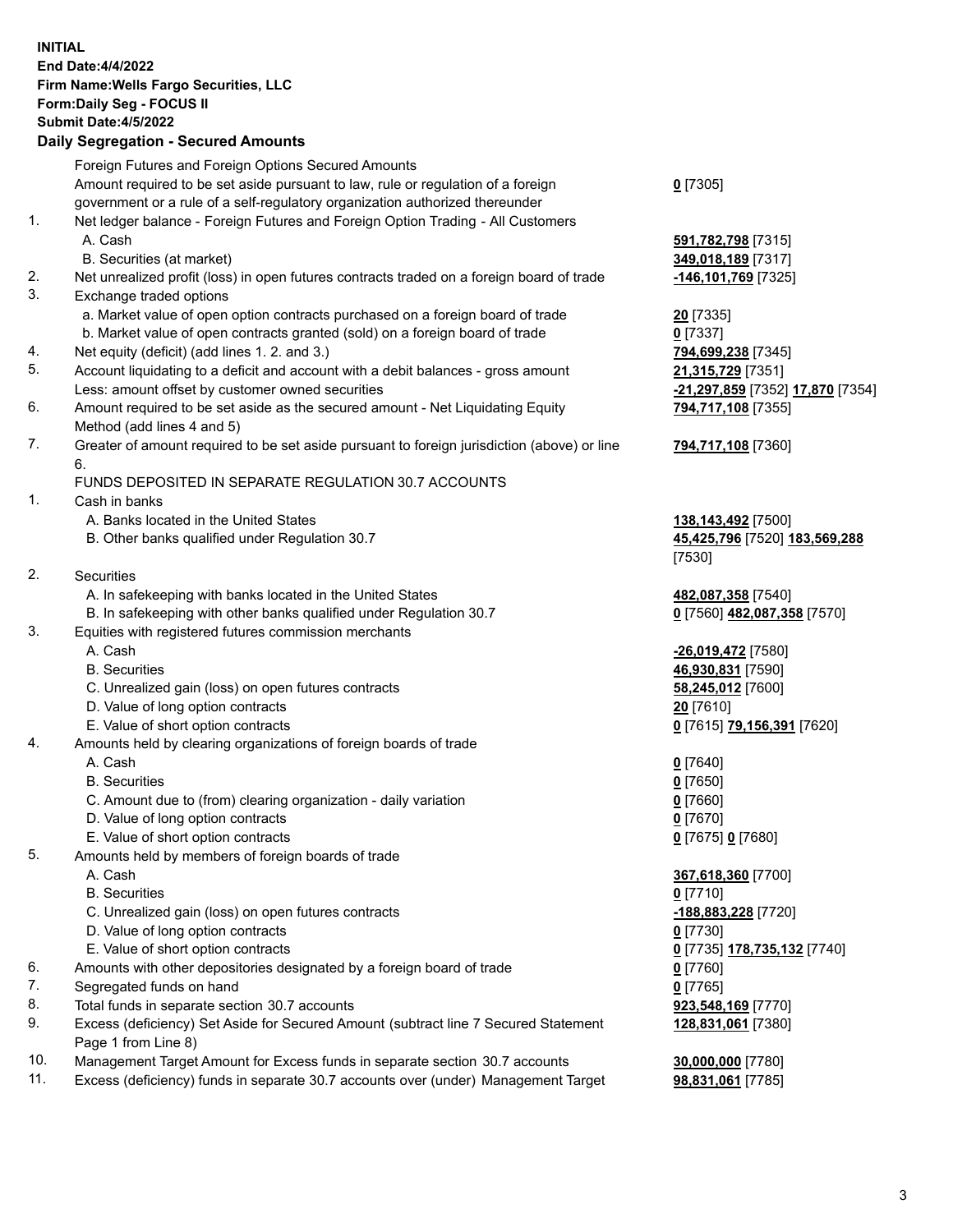**INITIAL End Date:4/4/2022 Firm Name:Wells Fargo Securities, LLC Form:Daily Seg - FOCUS II Submit Date:4/5/2022 Daily Segregation - Segregation Statement** SEGREGATION REQUIREMENTS(Section 4d(2) of the CEAct) 1. Net ledger balance A. Cash **4,024,245,438** [7010] B. Securities (at market) **1,912,955,523** [7020] 2. Net unrealized profit (loss) in open futures contracts traded on a contract market **-542,073,109** [7030] 3. Exchange traded options A. Add market value of open option contracts purchased on a contract market **3,022,942,625** [7032] B. Deduct market value of open option contracts granted (sold) on a contract market **-2,856,646,035** [7033] 4. Net equity (deficit) (add lines 1, 2 and 3) **5,561,424,442** [7040] 5. Accounts liquidating to a deficit and accounts with debit balances - gross amount **93,440,929** [7045] Less: amount offset by customer securities **-83,499,004** [7047] **9,941,925** [7050] 6. Amount required to be segregated (add lines 4 and 5) **5,571,366,367** [7060] FUNDS IN SEGREGATED ACCOUNTS 7. Deposited in segregated funds bank accounts A. Cash **28,306,605** [7070] B. Securities representing investments of customers' funds (at market) **800,477,185** [7080] C. Securities held for particular customers or option customers in lieu of cash (at market) **250,364,783** [7090] 8. Margins on deposit with derivatives clearing organizations of contract markets A. Cash **3,081,751,187** [7100] B. Securities representing investments of customers' funds (at market) **124,004,437** [7110] C. Securities held for particular customers or option customers in lieu of cash (at market) **1,662,590,740** [7120] 9. Net settlement from (to) derivatives clearing organizations of contract markets **-39,130,436** [7130] 10. Exchange traded options A. Value of open long option contracts **3,022,942,625** [7132] B. Value of open short option contracts **-2,856,646,035** [7133] 11. Net equities with other FCMs A. Net liquidating equity **0** [7140] B. Securities representing investments of customers' funds (at market) **0** [7160] C. Securities held for particular customers or option customers in lieu of cash (at market) **0** [7170] 12. Segregated funds on hand **0** [7150] 13. Total amount in segregation (add lines 7 through 12) **6,074,661,091** [7180] 14. Excess (deficiency) funds in segregation (subtract line 6 from line 13) **503,294,724** [7190] 15. Management Target Amount for Excess funds in segregation **105,000,000** [7194] 16. Excess (deficiency) funds in segregation over (under) Management Target Amount **398,294,724** [7198]

Excess